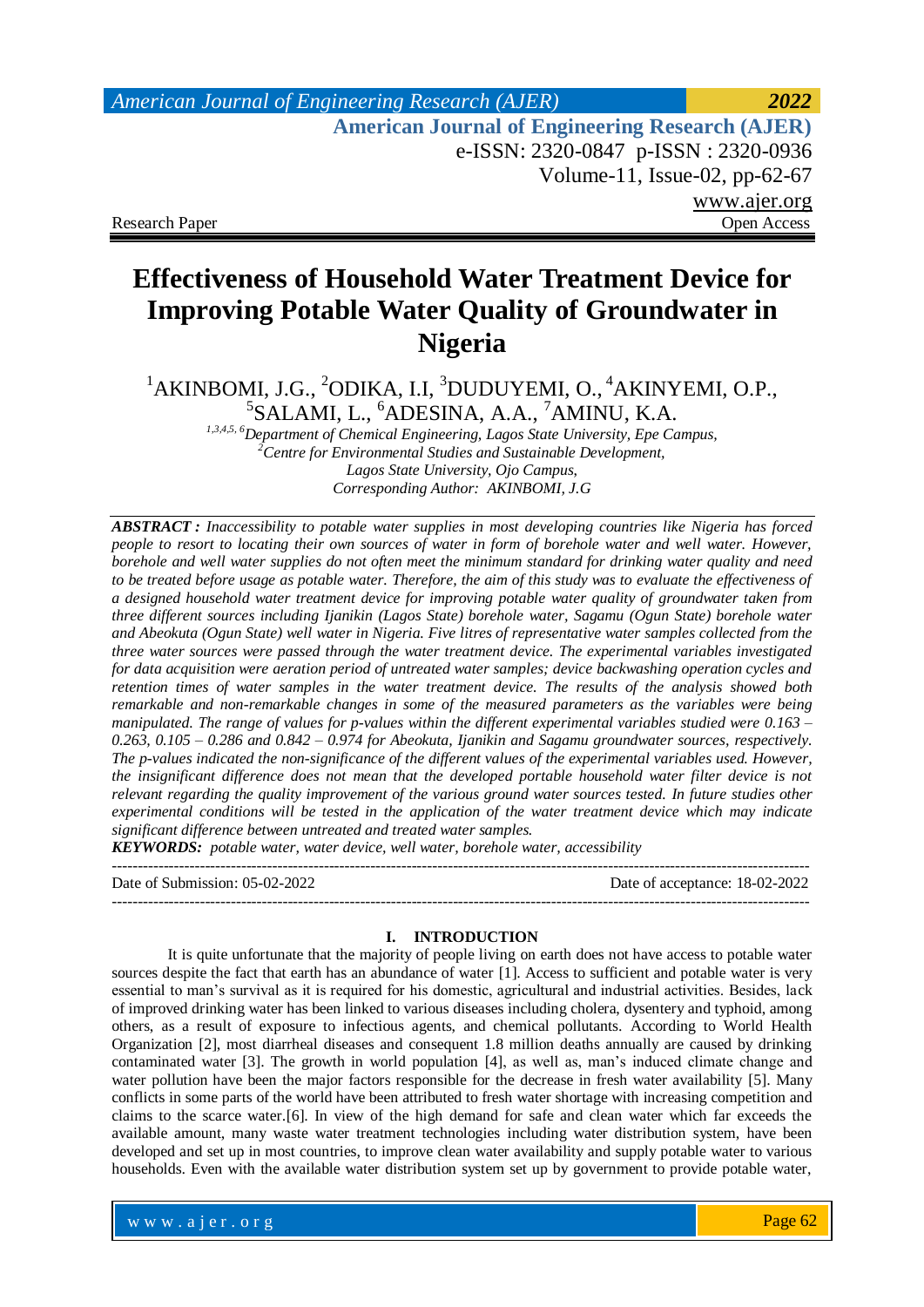most households in developing countries, still do not have access to potable water supply [\[7,](#page-5-6) [8\]](#page-5-7) due to damaged or non-functioning water distribution system, poor maintenance culture, erratic power supply, security challenges, as well as, inadequate expertise, among others.

Consequently, the people in Nigeria now bear the responsibility of providing potable water for themselves with majority having to sink boreholes or wells in their homes. However, borehole and well water supplies do not often meet the minimum standard for drinking water quality and need to be treated before usage as potable water. It is therefore important for individual households to have handy household water treatment device for improving potable water quality of the available groundwater. Although many studies have been carried out globally regarding the development of portable water purification device [\[9,](#page-5-8) [10\]](#page-5-9), relatively little is known about the development of the water treatment device for households in Nigeria, especially for the sole purpose of replacing the non-functioning conventional water supply network owned by the government. The aim of this study is therefore to assess the effectiveness of household water treatment device to improve the potable water quality of groundwater taken from three different sources in Nigeria, including Ijanikin (Lagos State) borehole water, Sagamu (Ogun State) borehole water and Abeokuta (Ogun State) well water.

### **II. METHODOLOGY**

#### **A. Experimental materials**

The experimental materials included weighing balance, funnel, measuring cylinder, calibrated bucket, sample bottles with stoppers, aluminium foil, autoclave, gas burner, alcohol solution, distilled water, fire extinguisher, and autoclave. The portable household water filter device developed was made of two components; the stainless filter component and the cartridge filter component (Plate 1). The dimensions of the portable household water filter device are shown in Figure 1. The operation of the water filter device was based on gravitational flow process, and as such, electrical power was not required for the operation of the water filter device. The filter beds comprised of 4mm gravel, 3mm gravel, 2 mm sand, activated carbon, green sand, birm, chlorine and caustic soda. The 2mm sand filter, 3 mm gravel and 4 mm gravel were responsible for filtration and removal of debris from water. The activated carbon removed water odour and tastes; green sand and birm helped in the removal of some of the compounds in water while chlorine helped to kill microorganisms in water and also act as a preservative for the water when stored. Caustic soda helped to boost the pH since the water samples are acidic in nature. The components of filter bed, as well as other chemicals for water treatment were stored in separate containers prior to the experimental process. The ground water sources included borehole and well water from three households in two Nigerian states including Lagos and Ogun State.







Plate 1. Household Water Treatment Device Figure 1. Schematic Diagram of the Household Water Treatment Device

#### **B. Experimental procedure**

The sample bottles were first prepared and sterilized before using them for the collection of the ground water samples to avoid contamination of the water samples. The bottles were washed thoroughly and rinsed with distilled water before sterilizing the bottles at 120ºC for 20 minutes. Screw bottle caps were loosely fastened to the sample bottles prior to sterilization in an autoclave. A strip of aluminium foil was placed inside the neck of each sample bottle to prevent the stopper from getting stuck during sterilization. The stopper was used to protect the sample bottles from contamination. The groundwater sources, including borehole and well water, were fitted with pumps. To draw water samples from each of the ground water sources, standard procedure was followed.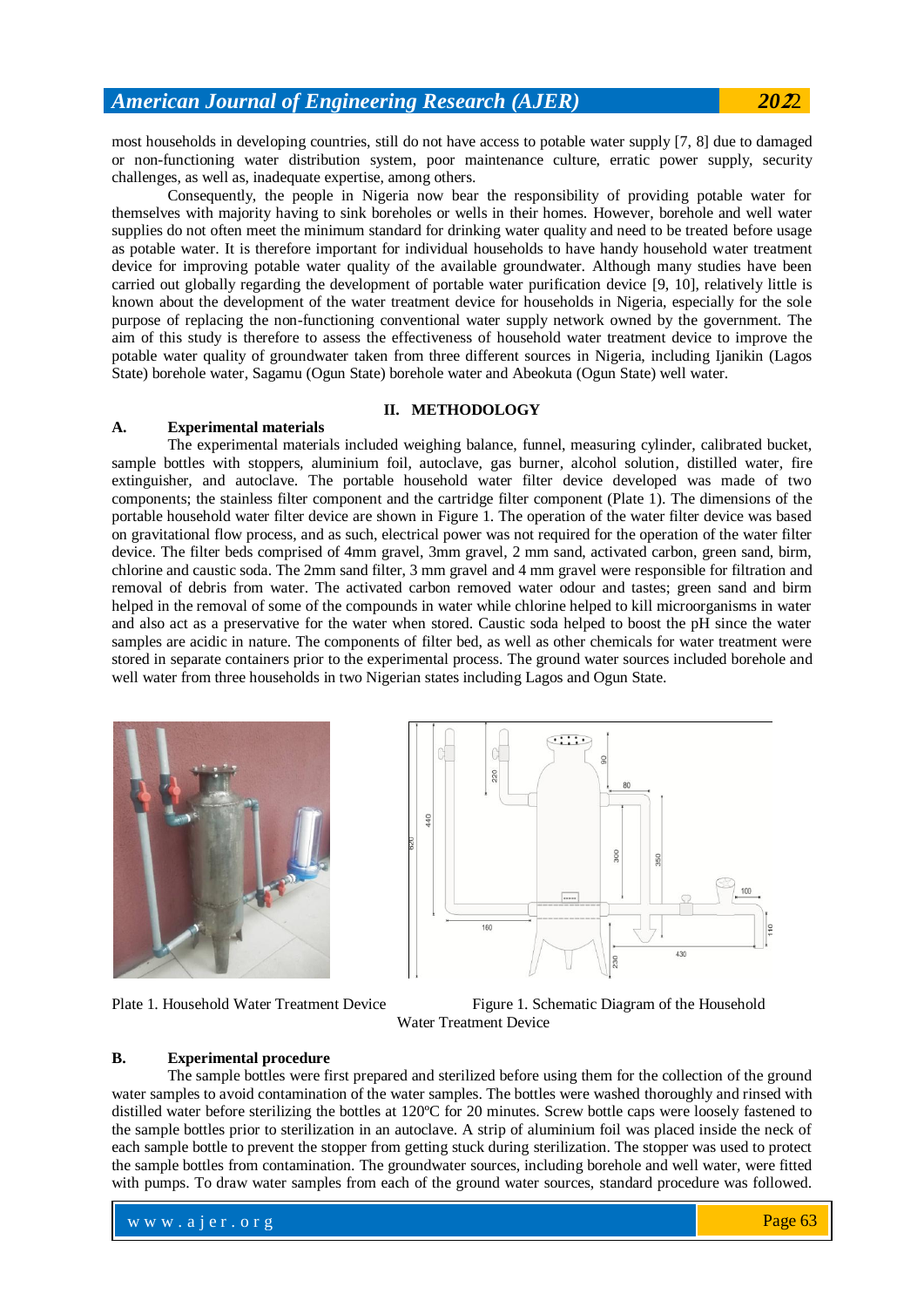The pump was operated for 20 minutes to clear any standing water in the water column. The hands were washed and then pump outlet was cleaned thoroughly. The hands were washed again before opening the tap. The tap was then opened until it reached its maximum rate of flow. The water was allowed to flow from the tap for 1 to 2 minutes to clear the service line. The tap was then closed so that the tap spout could be sterilized by using a solution of alcohol. After the spout was sterilized, the tap was opened again to allow the water to flow for 1 to 2 minutes at normal rate. The sterilized bottle was then opened carefully (while keeping the fingers on the aluminum foil) and immediately put under the water jet until total volume of 5 litres was obtained from each groundwater source. The collected water samples were kept in a cool place [\[11\]](#page-5-10).

The operation of the water filter device was based on gravitational flow process, and as such, electrical power was not required for the operation of the water filter device. The stainless filter component was filled with 1000g each of 4mm gravel, 3mm sand and 2 mm sand while 500g each of birm, green sand and activated carbon were also loaded into the filter device. The stainless filter device and its contents were washed by passing excess water through the device to get rid of the powder component in the filter device bed. It was then backwashed for several times for total cleaning of the stainless filter device bed. After filling and cleaning of the stainless filter component, the cartridge filter component was connected to the stainless filter component. Two table spoons full of chlorine and 50 ml of caustic soda were added to the five litres of water sample before the water sample was passed through the stainless filter vessel component and cartridge filter. The resultant sample was collected and taken to the laboratory for analysis. This was done for the different samples depending on the variables being investigated.

The experimental variables investigated for data acquisition were aeration period of untreated water samples; device backwashing operation cycles and retention times of water samples in the filter device. Aeration was achieved by exposing the water sample to the atmosphere to absorb oxygen to aid in breaking the iron (II)  $(Fe^{2+})$  to Iron (III)  $(Fe^{3+})$ . The water samples were first exposed to air for five minutes before they were passed through the portable household water filter device and the resultant treated water samples were collected for laboratory analysis. This was repeated again by exposing the samples for ten minutes, fifteen minutes and twenty minutes. Regarding retention time in the stainless filter component, it was achieved by passing the water samples that were exposed to the atmosphere at different time intervals through the portable household water filter device, (but the outlet valve before the cartridge filter component was locked) at four different time intervals of 5 minutes, 10 minutes, 15 minutes and 20 minutes and the resultant treated water samples were collected, respectively, for further analysis Retention time in the cartridge filter was achieved the same way it was done in the case of retention time in the stainless filter component. However, in this case, the outlet valve before cartridge filter was opened while the outlet valve after cartridge filter was closed at different time intervals of 5 minutes, 10 minutes, 15 minutes and 20 minutes. The resultant water samples were collected for further analysis. Back washing was carried out for four different cycles of five cycles, ten cycles, fifteen cycles and twenty cycles. After each backwashing, the water samples were passed through and the resultant water samples were collected for further analysis.

#### **III. RESULTS AND DISCUSSION**

The various water samples, including untreated and treated water samples, obtained during the experimental process were taken to the laboratory for chemical analysis. The results of the analysis conducted (Tables 1 to 3) showed great changes in some of the parameters as the variables were being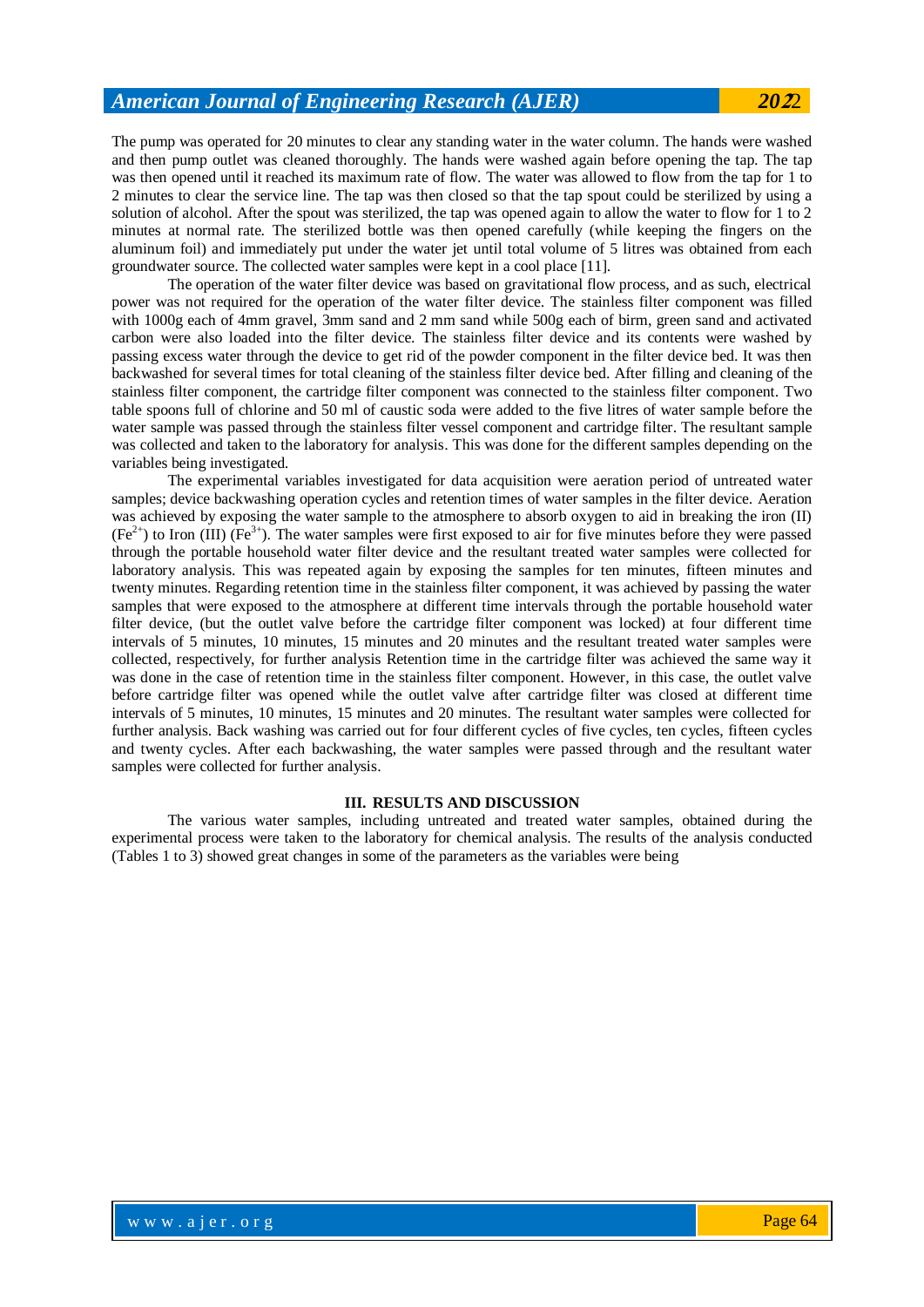| Table 1. Results of chemical analysis conducted on Ijanikin (Lagos State) household borehole water samples |  |
|------------------------------------------------------------------------------------------------------------|--|
| and the p-values for using the developed filter device for the water treatment                             |  |

|              |                        |        |             |        |                       |                                 |                    |     |                                     |                        | and the p-values for using the developed filter device for the water treatment |                                   |
|--------------|------------------------|--------|-------------|--------|-----------------------|---------------------------------|--------------------|-----|-------------------------------------|------------------------|--------------------------------------------------------------------------------|-----------------------------------|
| S/N          |                        |        |             | Barium | Free<br>Chlorine      | Chromium                        | Iron               | pH  | TDS***                              | Hardness               | Chloride                                                                       | P-values for using the<br>device. |
|              | Standard               | NSDWO* |             | 0.7    | $0.5 \,\mathrm{mg/L}$ | $0.05$ mg/L                     | $0.3 \text{ mg/L}$ |     | $6.5 - 8.5$ 500 mg/L                | $150 \,\mathrm{mg/L}$  | $250 \,\mathrm{mg/L}$                                                          |                                   |
|              |                        |        |             | mg/L   |                       |                                 |                    |     |                                     |                        |                                                                                |                                   |
|              |                        | WHO**  |             | 0.7    |                       | $0.5 \,\mathrm{mg/L}$ 0.05 mg/L |                    |     | $0.3 \text{ mg/L}$ 6.5-8.5 500 mg/L | $150 \,\mathrm{mg/L2}$ | $250 \,\mathrm{mg/L}$                                                          |                                   |
|              |                        |        |             | mg/L   |                       |                                 |                    |     |                                     |                        |                                                                                |                                   |
| $\mathbf{A}$ | Backwashing (cycles) 0 |        |             | 0.25   | 0.01                  | 0.06                            | 0.16               | 5.8 | 279                                 | 85                     | 50                                                                             |                                   |
|              | Aeration (min)         |        | $\Omega$    |        |                       |                                 |                    |     |                                     |                        |                                                                                |                                   |
|              | Retention (min)        |        | $\mathbf 0$ |        |                       |                                 |                    |     |                                     |                        |                                                                                |                                   |
| B            | Backwashing (cycles) 5 |        |             | 0.10   | 0.00                  | 0.06                            | 0.13               | 6.5 | 272                                 | 70                     | 40                                                                             | 0.105                             |
|              | Aeration (min)         |        |             |        |                       |                                 |                    |     |                                     |                        |                                                                                |                                   |
|              | Retention (min)        |        | 5           |        |                       |                                 |                    |     |                                     |                        |                                                                                |                                   |
| c            | Backwashing (cycles)   |        | 5.          | 0.10   | 0.06                  | 0.06                            | 0.10               | 6.5 | 175                                 | 72                     | 45                                                                             | 0.274                             |
|              | Aeration (min)         |        |             |        |                       |                                 |                    |     |                                     |                        |                                                                                |                                   |
|              | Retention (min)        |        | 10          |        |                       |                                 |                    |     |                                     |                        |                                                                                |                                   |
| D            | Backwashing (cycles)   |        | 10          | 0.10   | 0.00                  | 0.06                            | 0.11               | 6.5 | 180                                 | 72                     | 41                                                                             | 0.254                             |
|              | Aeration (min)         |        | 10          |        |                       |                                 |                    |     |                                     |                        |                                                                                |                                   |
|              | Retention (min)        |        | 10          |        |                       |                                 |                    |     |                                     |                        |                                                                                |                                   |
| Е            | Backwashing (cycles)   |        | 10          | 0.09   | 0.06                  | 0.06                            | 0.10               | 6.6 | 175                                 | 72                     | 45                                                                             | 0.274                             |
|              | Aeration (min)         |        | 10          |        |                       |                                 |                    |     |                                     |                        |                                                                                |                                   |
|              | Retention (min)        |        | 5.          |        |                       |                                 |                    |     |                                     |                        |                                                                                |                                   |
| F            | Backwashing (cycles)   |        | 15          | 0.11   | 0.00                  | 0.06                            | 0.11               | 6.6 | 183                                 | 75                     | 40                                                                             | 0.260                             |
|              | Aeration (min)         |        | 15          |        |                       |                                 |                    |     |                                     |                        |                                                                                |                                   |
|              | Retention (min)        |        | 15          |        |                       |                                 |                    |     |                                     |                        |                                                                                |                                   |
| G            | Backwashing (cycles)   |        | 15          | 0.10   | 0.06                  | 0.06                            | 0.09               | 6.5 | 175                                 | 72                     | 45                                                                             | 0.274                             |
|              | Aeration (min)         |        | 15          |        |                       |                                 |                    |     |                                     |                        |                                                                                |                                   |
|              | Retention (min)        |        | 10          |        |                       |                                 |                    |     |                                     |                        |                                                                                |                                   |
| н            | Backwashing (cycles)   |        | 20          | 0.11   | 0.02                  | 0.06                            | 0.10               | 6.4 | 182                                 | 75                     | 41                                                                             | 0.264                             |
|              | Aeration (min)         |        | 20          |        |                       |                                 |                    |     |                                     |                        |                                                                                |                                   |
|              | Retention (min)        |        | 20          |        |                       |                                 |                    |     |                                     |                        |                                                                                |                                   |
| Т.           | Backwashing (cycles)   |        | 20          | 0.10   | 0.06                  | 0.06                            | 0.09               | 6.5 | 175                                 | 75                     | 45                                                                             | 0.286                             |
|              | Aeration (min)         |        | 20          |        |                       |                                 |                    |     |                                     |                        |                                                                                |                                   |
|              | Retention (min)        |        | 5.          |        |                       |                                 |                    |     |                                     |                        |                                                                                |                                   |

\*NSDWQ - Nigerian Standard for Drinking water quality

\*\*WHO-World Health Organization

Table 2. Results of chemical analysis conducted on Sagamu (Ogun State) household borehole water samples and the p-values for using the developed filter device for the water treatment

| S/N |                      |              | <b>Barium</b>      | Free               | Chromium    | Iron               | pH          | TDS***             | Hardness           | Chloride           | P-values for using |
|-----|----------------------|--------------|--------------------|--------------------|-------------|--------------------|-------------|--------------------|--------------------|--------------------|--------------------|
|     |                      |              |                    | Chlorine           |             |                    |             |                    |                    |                    | the device.        |
|     | Standard<br>NSDWQ*   |              | $0.7 \text{ mg/L}$ | $0.5 \text{ mg/L}$ | $0.05$ mg/L | $0.3 \text{ mg/L}$ | $6.5 - 8.5$ | $500 \text{ mg/L}$ | $150 \text{ mg/L}$ | $250 \text{ mg/L}$ |                    |
|     | WHO**                |              | $0.7 \text{ mg/L}$ | $0.5$ mg/L         | $0.05$ mg/L | $0.3 \text{ mg/L}$ | $6.5 - 8.5$ | $500$ mg/L         | $150 \text{ mg/L}$ | $250 \text{ mg/L}$ |                    |
| А   | Backwashing (cycles) | $\mathbf{0}$ | 0.1                | 0.03               | 0.05        | 0.13               | 5.7         | 843                | 90                 | 50                 |                    |
|     | Aeration (min)       | 0            |                    |                    |             |                    |             |                    |                    |                    |                    |
|     | Retention (min)      | $\mathbf 0$  |                    |                    |             |                    |             |                    |                    |                    |                    |
| в   | Backwashing (cycles) | 5.           | 0.04               | 0.00               | 0.03        | 0.12               | 6.6         | 230                | 0                  | $\mathbf 0$        | 0.974              |
|     | Aeration (min)       | 5            |                    |                    |             |                    |             |                    |                    |                    |                    |
|     | Retention (min)      | 5            |                    |                    |             |                    |             |                    |                    |                    |                    |
| с   | Backwashing (cycles) | 5.           | 0.05               | 0.02               | 0.03        | 0.12               | 6.6         | 231                | 10                 | 10                 | 0.885              |
|     | Aeration (min)       | 5            |                    |                    |             |                    |             |                    |                    |                    |                    |
|     | Retention (min)      | 10           |                    |                    |             |                    |             |                    |                    |                    |                    |
| D   | Backwashing (cycles) | 10           | 0.04               | 0.00               | 0.03        | 0.11               | 6.5         | 238                | 15                 | $\overline{2}$     | 0.873              |
|     | Aeration (min)       | 10           |                    |                    |             |                    |             |                    |                    |                    |                    |
|     | Retention (min)      | 10           |                    |                    |             |                    |             |                    |                    |                    |                    |
| Е   | Backwashing (cycles) | 10           | 0.07               | 0.02               | 0.03        | 0.10               | 6.9         | 230                | 10                 | 10                 | 0.887              |
|     | Aeration (min)       | 10           |                    |                    |             |                    |             |                    |                    |                    |                    |
|     | Retention (min)      | 5.           |                    |                    |             |                    |             |                    |                    |                    |                    |
| F   | Backwashing (cycles) | 15           | 0.08               | 0.00               | 0.03        | 0.10               | 6.5         | 240                | 16                 | 5                  | 0.850              |
|     | Aeration (min)       | 15           |                    |                    |             |                    |             |                    |                    |                    |                    |
|     | Retention (min)      | 15           |                    |                    |             |                    |             |                    |                    |                    |                    |
| xdv | Backwashing (cycles) | 15           | 0.05               | 0.01               | 0.03        | 0.11               | 6.7         | 231                | 10                 | 10                 | 0.885              |
| G   | Aeration (min)       | 15           |                    |                    |             |                    |             |                    |                    |                    |                    |
|     | Retention (min)      | 10           |                    |                    |             |                    |             |                    |                    |                    |                    |
| н   | Backwashing (cycles) | 20           | 0.08               | 0.02               | 0.03        | 0.09               | 6.4         | 242                | 15                 | 5                  | 0.848              |
|     | Aeration (min)       | 20           |                    |                    |             |                    |             |                    |                    |                    |                    |
|     | Retention (min)      | 20           |                    |                    |             |                    |             |                    |                    |                    |                    |
| Т   | Backwashing (cycles) | 20           | 0.05               | 0.01               | 0.03        | 0.10               | 6.6         | 232                | 14:                | 15                 | 0.842              |
|     | Aeration (min)       | 20           |                    |                    |             |                    |             |                    |                    |                    |                    |
|     | Retention (min)      | 5            |                    |                    |             |                    |             |                    |                    |                    |                    |

\*NSDWQ - Nigerian Standard for Drinking water quality

\*\*WHO-World Health Organization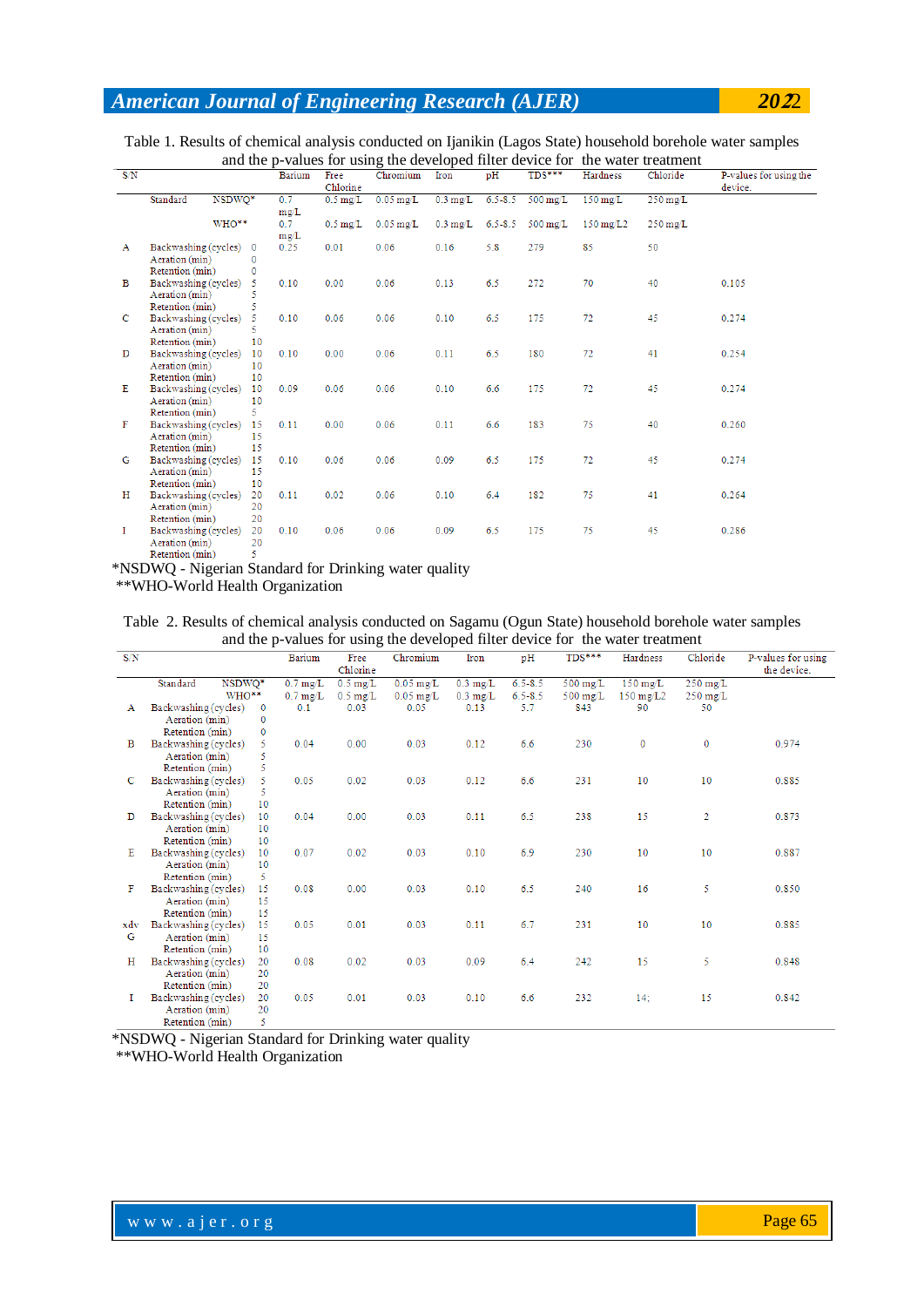| Table 3. Results of chemical analysis conducted on Abeokuta (Ogun State) well water samples and the |  |
|-----------------------------------------------------------------------------------------------------|--|
| p-values for using the developed filter device for the water treatment                              |  |

| S/N         |                         |        |              | <b>Barium</b> | Free<br>Chlorine      | Chromium            | Iron               | pH          | $TDS***$                            | Hardness              | Chloride              | P-values for using the<br>device. |
|-------------|-------------------------|--------|--------------|---------------|-----------------------|---------------------|--------------------|-------------|-------------------------------------|-----------------------|-----------------------|-----------------------------------|
|             | Standard                | NSDWQ* |              | 0.7           | $0.5 \text{ mg/L}$    | $0.05$ mg/L         | $0.3 \text{ mg/L}$ | $6.5 - 8.5$ | $500 \,\mathrm{mg/L}$               | $150 \,\mathrm{mg/L}$ | $250 \,\mathrm{mg/L}$ |                                   |
|             |                         |        |              | mg/L          |                       |                     |                    |             |                                     |                       |                       |                                   |
|             |                         | WHO**  |              | 0.7           | $0.5 \,\mathrm{mg/L}$ | $0.05 \text{ mg/L}$ |                    |             | $0.3 \text{ mg/L}$ 6.5-8.5 500 mg/L | $150 \,\mathrm{mg/L}$ | $250 \,\mathrm{mg/L}$ |                                   |
|             |                         |        |              | mg/L          |                       |                     |                    |             |                                     |                       |                       |                                   |
| A           | Backwashing (cycles) 0  |        |              | 0.24          | 0.01                  | 0.05                | 0.23               | 6.5         | 267                                 | 110                   | 30                    |                                   |
|             | Aeration (min)          |        | $\mathbf{0}$ |               |                       |                     |                    |             |                                     |                       |                       |                                   |
|             | Retention (min)         |        | $\mathbf{0}$ |               |                       |                     |                    |             |                                     |                       |                       |                                   |
| в           | Backwashing (cycles) 5  |        |              | 0.07          | 0.05                  | 0.04                | 0.14               | 7.2         | 168                                 | 75                    | 10                    | 0.163                             |
|             | Aeration (min)          |        |              |               |                       |                     |                    |             |                                     |                       |                       |                                   |
|             | Retention (min)         |        | 5            |               |                       |                     |                    |             |                                     |                       |                       |                                   |
| c           | Backwashing (cycles)    |        | 5            | 0.07          | 0.05                  | 0.04                | 0.13               | 7.0         | 170                                 | 77                    | 11                    | 0.166                             |
|             | Aeration (min)          |        |              |               |                       |                     |                    |             |                                     |                       |                       |                                   |
|             | Retention (min)         |        | 10           |               |                       |                     |                    |             |                                     |                       |                       |                                   |
| D           | Backwashing (cycles)    |        | 10           | 0.07          | 0.02                  | 0.04                | 0.11               | 6.9         | 169                                 | 81                    | 10                    | 0.172                             |
|             | Aeration (min)          |        | 10           |               |                       |                     |                    |             |                                     |                       |                       |                                   |
|             | Retention (min)         |        | 10           |               |                       |                     |                    |             |                                     |                       |                       |                                   |
| Е           | Backwashing (cycles) 10 |        |              | 0.07          | 0.05                  | 0.04                | 0.10               | 7.1         | 170                                 | 77                    | 11                    | 0.263                             |
|             | Aeration (min)          |        | 10           |               |                       |                     |                    |             |                                     |                       |                       |                                   |
|             | Retention (min)         |        | 5.           |               |                       |                     |                    |             |                                     |                       |                       |                                   |
| F           | Backwashing (cycles)    |        | 15           | 0.08          | 0.02                  | 0.04                | 0.11               | 6.6         | 171                                 | 80                    | 9                     | 0.164                             |
|             | Aeration (min)          |        | 15           |               |                       |                     |                    |             |                                     |                       |                       |                                   |
|             | Retention (min)         |        | 15           |               |                       |                     |                    |             |                                     |                       |                       |                                   |
| G           | Backwashing (cycles)    |        | 15           | 0.07          | 0.03                  | 0.04                | 0.11               | 6.9         | 170                                 | 77                    | 11                    | 0.165                             |
|             | Aeration (min)          |        | 15           |               |                       |                     |                    |             |                                     |                       |                       |                                   |
|             | Retention (min)         |        | 10           |               |                       |                     |                    |             |                                     |                       |                       |                                   |
| н           | Backwashing (cycles)    |        | 20           | 0.08          | 0.00                  | 0.04                | 0.10               | 6.7         | 172                                 | 82                    | 10                    | 0.170                             |
|             | Aeration (min)          |        | 20           |               |                       |                     |                    |             |                                     |                       |                       |                                   |
|             | Retention (min)         |        | 20           |               |                       |                     |                    |             |                                     |                       |                       |                                   |
| $\mathbf I$ | Backwashing (cycles)    |        | 20           | 0.07          | 0.04                  | 0.04                | 0.09               | 6.9         | 170                                 | 78                    | 11                    | 0.167                             |
|             | Aeration (min)          |        | 20           |               |                       |                     |                    |             |                                     |                       |                       |                                   |
|             | Retention (min)         |        | 5            |               |                       |                     |                    |             |                                     |                       |                       |                                   |

\*NSDWQ - Nigerian Standard for Drinking water quality

\*\*WHO-World Health Organization

manipulated, though some of the parameters did not show much significant change. For example, barium, chromium and pH showed a little or no change in values as the variables were being manipulated. When the aeration was carried out for 5 minutes, 10 minutes, 15 minutes and 20 minutes, the changes shown by these parameters (chromium, barium, free chlorine, chloride and ph) were insignificant. The same scenario was observed with 5 times backwashing with 5 minutes retention time in the vessel and cartridge filter, 10 times backwashing with 10 minutes retention time in the reactor and cartridge filter, 15 times backwashing with 20 minutes retention time in the reactor and cartridge filter. When the aeration time and other variables were increased, the changes observed were still not much larger than the original amount though there were noticeable changes in some other parameters such as iron, total dissolved solids (TDS) and hardness. For example, the changes were noticeable when using the variables such as 5 minutes aeration with 5 times backwashing and 5 minutes retention time in the vessel and cartridge filter, 10 times backwashing with 10 minutes retention time in the reactor and cartridge filter, as well as, 15 times backwashing with 20 minutes retention time in the reactor and cartridge filter.

When the water samples were exposed to the atmosphere for 5 minutes aeration, the iron contents in the original sample were found to be 0.23, 0.16 and 0.13 mg/L for Abeokuta, Ijanikin and Sagamu groundwater sources, respectively. After the analysis, the results for iron content were found to be 0.13, 0.10 and 0.12 mg/L for Abeokuta, Ijanikin and Sagamu groundwater sources, respectively. For 10 minutes aeration, there were some reductions in iron content of the water samples with Abeokuta, Ijanikin and Sagamu groundwater sources having 0.10, 0.095 and 0.10 mg/L, respectively, after the treatment. For 15 minutes aeration, the iron content values after the treatment were 0.11, 0.09, amd 0.11 mg/L for Abeokuta, Ijanikin and Sagamu groundwater sources, respectively. Regarding 20 minutes aeration, the values for Abeokuta, Ijanikin and Sagamu groundwater sources were 0.085; 0.09 and 0.10 mg/L, respectively. However, the initial TDS for the water samples increased as the retention times of the samples in the reactor and cartridge filter were increased. When the water samples were allowed to stay in the reactor for 5 minutes, the values were different from when the water samples were allowed to stay for 10, 15 and 20 minutes. The initial TDS for the untreated water samples were 267, 270 and 843 mg/L for Abeokuta, Ijanikin and Sagamu groundwater sources, respectively. For 5 minutes retention time in the reactor, the values were 170, 175 and 230 mg/L for Abeokuta, Ijanikin and Sagamu groundwater sources, respectively. For 10 minutes retention time, the values were 170, 175 and 231 mg/L for Abeokuta, Ijanikin and Sagamu groundwater sources, respectively while for 15 minutes retention time; the values were 267, 279 and 843 for Abeokuta, Ijanikin and Sagamu groundwater sources, respectively. When the retention time was 20 minutes, the TDS for the treated water samples were 178, 179 and 239 mg/L for